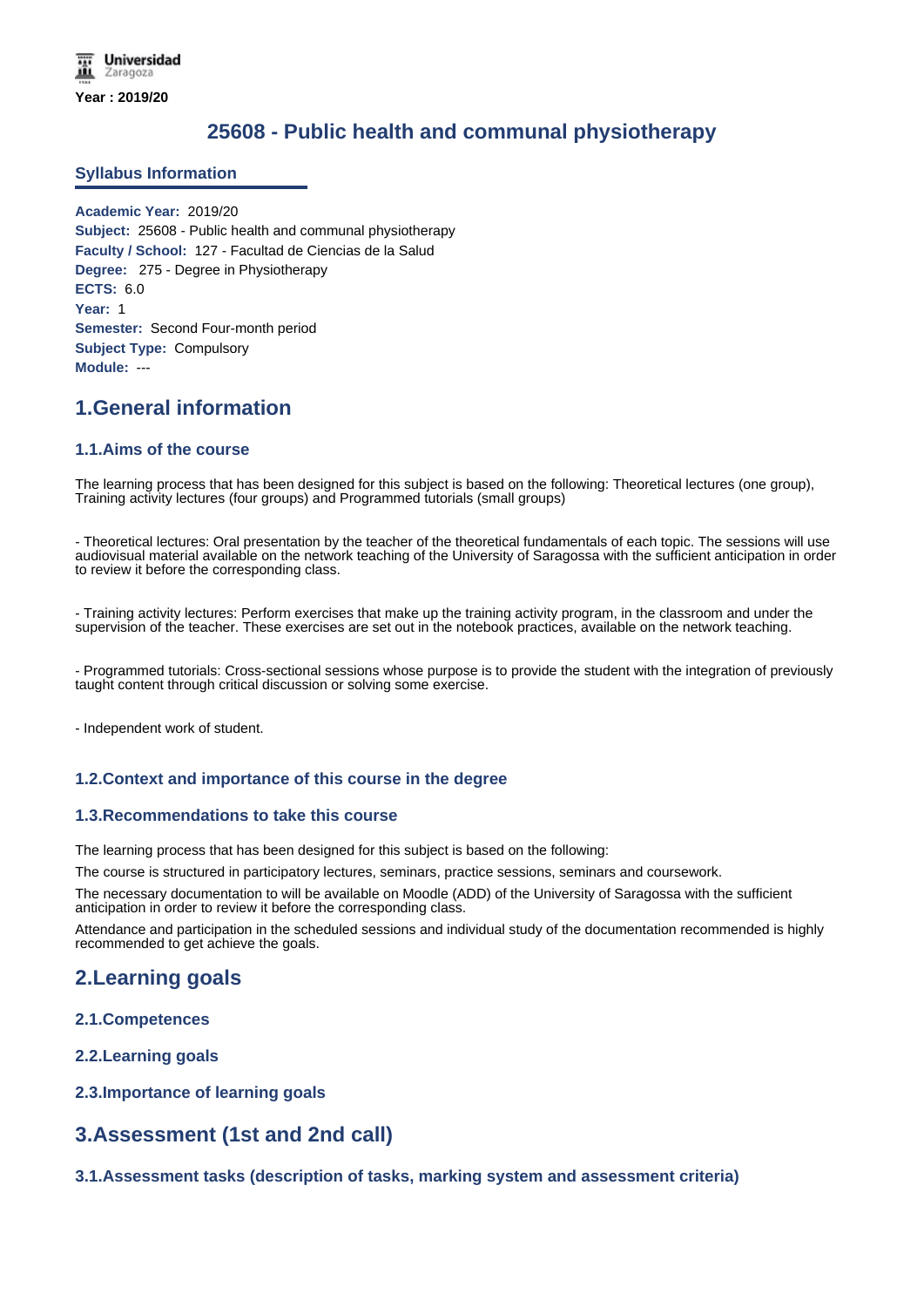#### **Schedule sessions and presentation of works**

The key dates of the course calendar will be found before the start of the course, on the website of the Faculty as well as the ADD (MOODLE) of the subject itself.

- Theoretical lectures will be conducted in the classroom schedule and assign the Center. Sessions of oral presentations are scheduled throughout the course, theoretical schedule / seminar class.

- Training activity lectures: groups and schedule will be organized at the beginning of course, subject to availability of classrooms and coordination of the Center. They will be taught at the seminary of Preventive Medicine, School of Medicine. Building B.

- The tutorials will be communicated at the beginning of the course and will be available as determined in the center and always in the ADD of the subject.

# **4.Methodology, learning tasks, syllabus and resources**

## **4.1.Methodological overview**

The methodology followed in this course is oriented towards the achievement of the learning objectives. It favors the acquisition of knowledge related to epidemiology, prevention and health conditions, and services. A wide range of teaching and learning tasks are implemented, such as lectures, practice sessions, and assignments.

Students are expected to participate actively in the class throughout the semester.

Classroom materials will be available via Moodle. These include a repository of the lecture notes used in class as well as other course-specific learning materials.

Further information regarding the course will be provided on the first day of class.

### **4.2.Learning tasks**

The course includes 6 ECTS organized according to:

- Lectures (1,5 ECTS). Lectures: 40 face-to-face participative sessions lasting 50 minutes each one. The professor will present theoretical contents already available at the Moodle website.
- Practice sessions (0,5 ECTS). Practice sessions: 10 practice sessions where students will work with case studies and problem-based activities (training activity program activities). Students are divided into four smaller groups.
- Assignments (0,5 ECTS). Assignments: In groups, students will elaborate a critical reading (including bibliographical research, analysis, summary, scientific rigor, coherence of expression and citations).
- Autonomous work (3'5 ECTS)

#### **Teaching methodology**

The learning process that has been designed for this subject is based on the following: Theoretical lectures (one group), Training activity lectures (four groups) and Programmed tutorials (small groups)

- Lectures: Oral presentation by the teacher of the theoretical fundamentals of each topic. The sessions will use audiovisual material available on the network teaching of the University of Saragossa with sufficient anticipation in order to review it before the corresponding class.
- Training activity lectures: Perform exercises that make up the training activity program, in the classroom and under the supervision of the teacher. These exercises are set out in the notebook practices, available on the network teaching.
- Programmed tutorials: Cross-sectional sessions whose purpose is to provide the student with the integration of previously taught content through critical discussion or solving some exercise.
- Autonomous work of the student.

## **4.3.Syllabus**

**The course will address the following topics:**

- **Section 1: Expanding the Concept of Public Health**
	- Topic 1. Health and Disease. Determinants of Health
	- Topic 2. Demographic and Epidemiological Transition. Concepts and functions of Public Health
	- Topic 3. Measuring, Monitoring, and Evaluating the Health of a Population

#### **Section 2: Epidemiology and Research Methodology in Physiotherapy**

- Topic 4. History and Scope of Epidemiology
- Topic 5. Measures of Morbility and Mortality used in Epidemiology
- Topic 6. Descriptive Epidemiology: Person, place and time.
- Topic 7. Study Designs: Ecologic, Cross-Sectional, Case-Control
- Topic 8. Cohort Studies